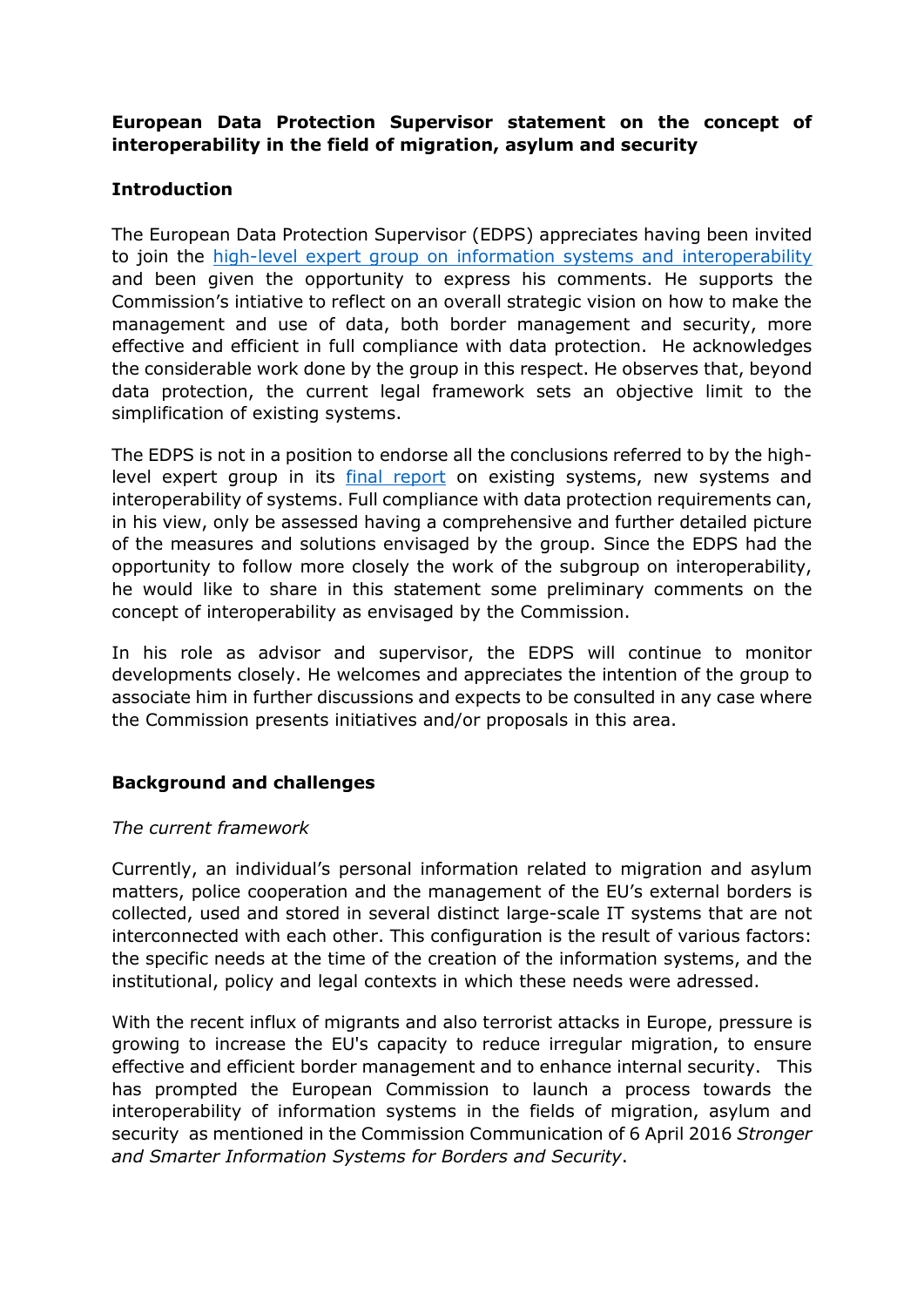### *Interoperability*

Interoperability is commonly referred to as to the ability of different information systems to communicate, exchange data and use the information that has been exchanged. Through the interoperability of EU large-scale information systems, the Commission's objective is to ensure that the competent authorities get the right information at the right time.

The EDPS supports intiatives aiming at developing effective and efficient information management. He also recognises the need for better sharing of information to manage migratory challenges and tackle terrorist and crime-related issues. Furthermore, interoperability as envisaged by the Commission is an ambitious project from a legal perspective, not only because of data protection requirements, but also given the complexity of the current legal framework. In this regard, the EDPS would like to stress that the main obstacles to a sustainable interoperability arise from the current legal basis of the information systems rather than merely from data protection principles.

### *Data protection safeguards*

As a first step, interoperability will build on existing (and proposed new) information systems based on the current fragmented legal framework composed of various legal instruments adopted to address specific needs at a given time. The EDPS stresses the importance in a second stage, to reflect on a more consistent, coherent and comprehensive legal framework in view of the ultimate objectives in terms of migration, asylum and police cooperation.

The EDPS highights that technology and technical solutions come in support of policies. It is therefore fundamental to first clearly specify the policy objectives and analyse the core needs at all levels to determine the most appropriate technical solutions. Situations where technical choices appear to be driving political decisions can never be accepted. Furthermore, starting with the policy objectives and then analysing the core needs is necessary in order to respect key principles of data protection. Privacy by design notably requires to limit the requirements to what is strictly necessary before moving on to the implementation of these requirements.

The EDPS welcomes that the European Commission stresses the importance of data protection, in particular the principle of purpose limitation and user's access rights, when developing interoperability. Interoperability should indeed never lead to a situation where an authority not entitled to acccess or use certain data can obtain access via another information system or could access more data than those that it actually needs.

Interoperability will also introduce a fundamental change to the current architecture of large-scale IT systems: from a *closed environment per system*, we will move to a *shared environment* where there will be connectivity between those systems. The information security consequences of such a decision cannot be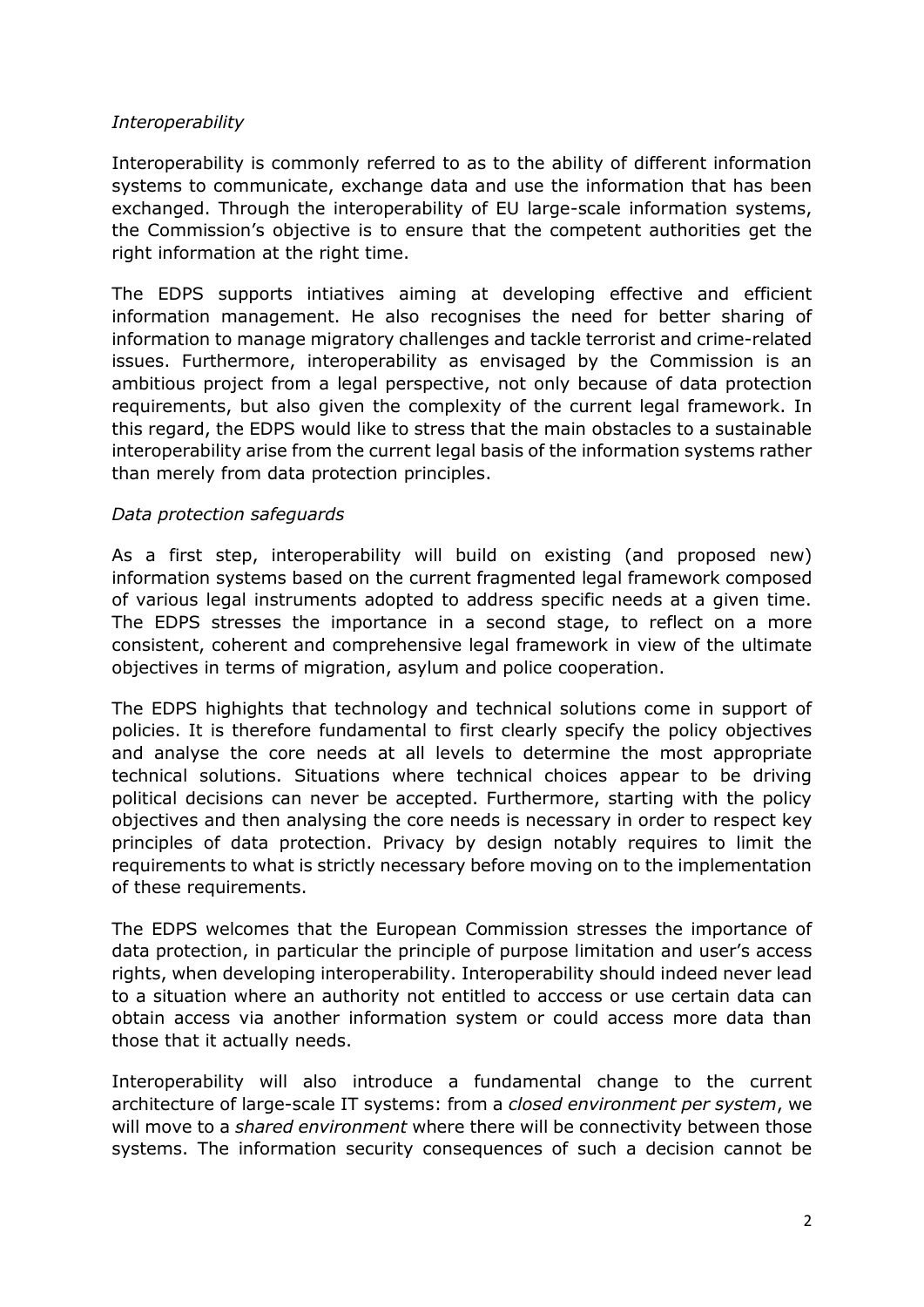underestimated and a proper information security analysis needs to be considered before implementing any change that may endanger the security of all systems.

# **Proposals of the Commission on interoperability in its Communication of 6 April 2016**

In its communication, the Commission distinguishes four dimensions of interoperability: a single-search interface, a shared biometric matching system, the interconnectivity of information systems and a common repository of data.

### *Single-search interface (SSI)*

The SSI would be a European search portal capable of searching in parallel all relevant EU information systems. The objective is to give the user a faster and easier access to the information stored in the systems. Instead of having to query each system separately, the user could query several systems simultaneously and get a combined result on one single screen.

As long as this solution fully complies with purpose limitation and access rights (i.e. the user accesses only the information he/she is allowed to access and exclusively for the purpose(s) of the different systems), the EDPS does not have major concerns.

### *Shared biometric matching service*

The biometric matching service would allow to match biometric data from existing (and future) EU information systems. The biometric matching service would be used as a single-search interface where queries are made on the basis of biometric data instead of alphanumeric data. The EDPS also understands that the Commission intends to use the biometric matching service to highlight through flags whether information is, or is not, available in other information systems. Both these options raise issues on purpose limitation and access rights that would require careful analysis. The EDPS recalls that the existence or lack of flag(s) constitutes as such personal data since it contains already some information about an identifiable person (e.g. the person is subject to an alert in the Schengen Information System). As a consequence, the user who is not allowed to access personal information stored in a specific system should not get access to any of this information, even if this information would be limited, for instance, to such a flag.

Furthermore, the EDPS highlights that it is fundamental to first determine the objectives of the flags, from a data protection perspective and also for operational aspects. Knowing that information exists without knowing what to do with it is useless in the decision-making process and contrary to the data protection principle of data quality.

### *Common identity repository*

The Commission also suggests to further explore the possible establishment of a common identity repository, starting with the biometric attributes of an identity